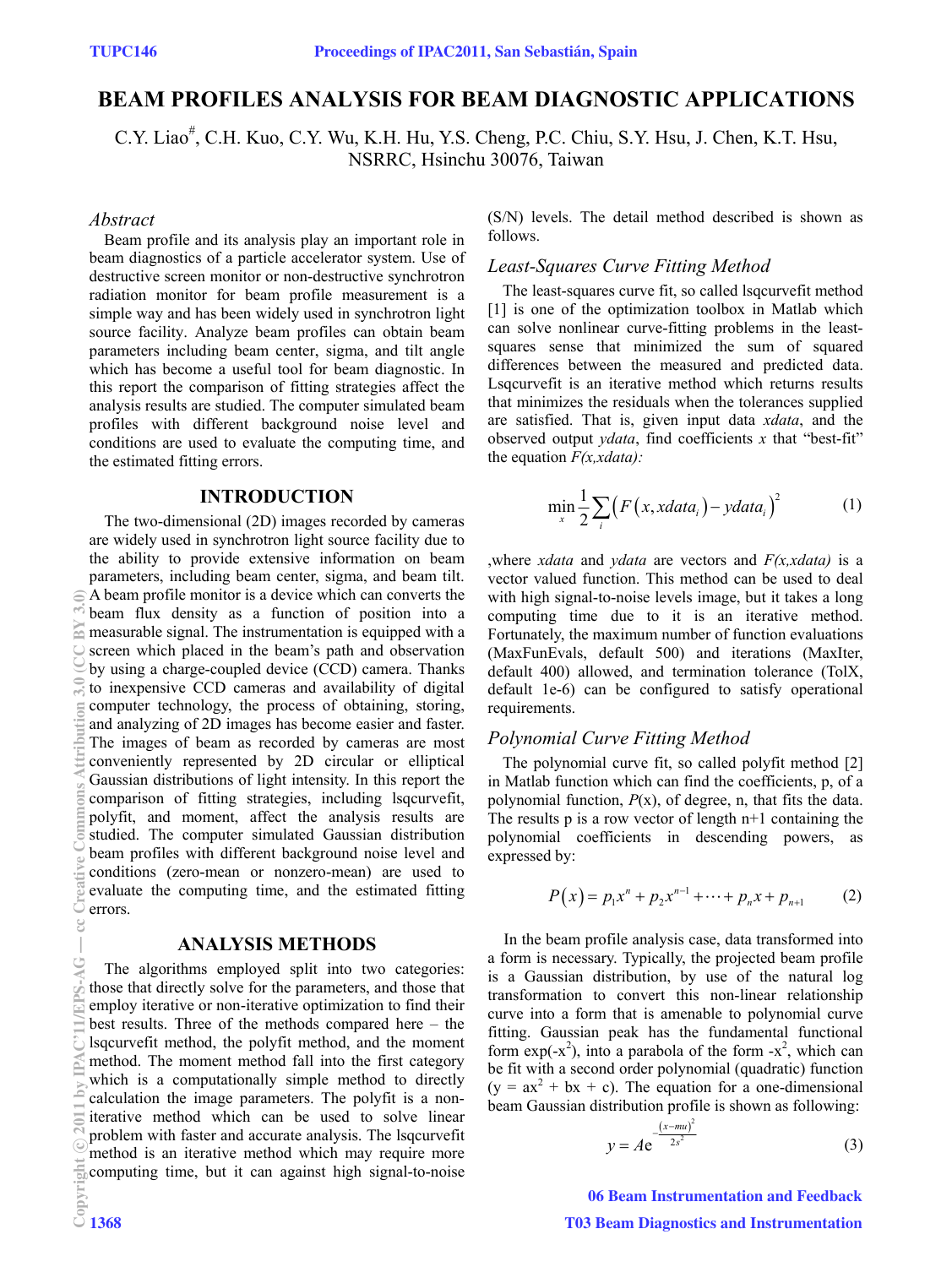,where *A* is the peak height, *mu* is the x-axis location of the peak maximum, and *s* is the sigma of the peak. All three parameters of the curve  $(A, mu, s)$  can be calculated from the three quadratic coefficients a, b, and c; the peak height (*A*), peak position (*mu*), and sigma (*s*) are given by

$$
A = e^{\left(c - \frac{b^2}{4a}\right)}, \quad mu = -\frac{b}{2a}, \quad s = \sqrt{-\frac{1}{2a}} \tag{4}
$$

### *Moment Method*

For some applications such as image tracking, the computational efficiency is critical. The moment method in this kind of applications is common to use to analyze large data sets and computationally quicker but sacrifice precision. Image moments provide useful summaries of global image information. The moments involve sums over all pixels  $(M_{00})$ , and so are robust against small pixel value changes. If  $I(x, y)$  is the image intensity at position  $x$ , *y*, then the image moments, up to second order, are shown as following:

$$
M_{00} = \sum_{x} \sum_{y} I(x, y), \quad M_{11} = \sum_{x} \sum_{y} xyI(x, y)
$$
  
\n
$$
M_{10} = \sum_{x} \sum_{y} xI(x, y), \quad M_{01} = \sum_{x} \sum_{y} yI(x, y)
$$
 (5)  
\n
$$
M_{20} = \sum_{x} \sum_{y} x^{2}I(x, y), \quad M_{02} = \sum_{x} \sum_{y} y^{2}I(x, y)
$$

The position,  $x_c$ ,  $y_c$  can be calculated as following:

$$
x_C = \frac{M_{10}}{M_{00}}, \qquad y_C = \frac{M_{01}}{M_{00}} \tag{6}
$$

Define the intermediate variables a, b, and c, as following:

$$
a = \frac{M_{20}}{M_{00}} - x_c^2, \quad b = 2\left(\frac{M_{11}}{M_{00}} - x_c y_c\right), \quad c = 2\left(\frac{M_{02}}{M_{00}} - y_c^2\right) (7)
$$

Then the orientation  $\theta$ , and sigma,  $x_s$ ,  $y_s$  can be calculated as following:

$$
\theta = \frac{\arctan(b, (a-c))}{2}
$$
  

$$
x_s = \sqrt{\frac{(a+c) + \sqrt{b^2 + (a-c)^2}}{2}}
$$
 (8)  

$$
y_s = \sqrt{\frac{(a+c) - \sqrt{b^2 + (a-c)^2}}{2}}
$$

However, moments become very noise-sensitive with increasing order. This method can yield perfect results only under ideal noise-free conditions. In the presence of noise it has a very low tolerance for non-zero mean noise [3].

# 06 Beam Instrumentation and Feedback **T03 Beam Diagnostics and Instrumentation**

### **SIMULATION MODEL**

The algorithm was developed and tested in Matlab environment (R2008b) at a laptop computer. The specifications of computer in the experiment are as follows: Intel Core i5 450m 2.4GHz CPU, 4.0GB RAM. The simulated beam profile images model can be generated by a general two-dimensional elliptical Gaussian function, as expressed by

$$
f(x, y) = Ae^{-(a(x-x_0)^2 + 2b(x-x_0)(y-y_0) + c(y-y_0)^2)}
$$
 (9)

Here the coefficient A is the amplitude,  $x_0$ ,  $y_0$  are the center of x, y and a, b, c are defined as following:

$$
a = \frac{\cos^2 \theta}{2s_x^2} + \frac{\sin^2 \theta}{2s_y^2}
$$
  
\n
$$
b = -\frac{\sin 2\theta}{4s_x^2} + \frac{\sin 2\theta}{4s_y^2}
$$
  
\n
$$
c = \frac{\sin^2 \theta}{2s_x^2} + \frac{\cos^2 \theta}{2s_y^2}
$$
  
\n(10)

, where theta (θ) is the rotate angle and  $s_x$ ,  $s_y$  are the sigma of x and y. In the study, a circular Gaussian profile is generated (theta  $= 0$ ). The parameters of the function are define as: A is 1;  $s_x$ ,  $s_y$  are 30; and  $x_0$ ,  $y_0$  are 300.

In order to represent analysis results effect with background noise, a 2D Gaussian profile was generated with two kinds of noises, one is the zero-mean Gaussian background noise produced by normally distributed random function, and the other is the absolute value of above noise to produce non-zero mean background noise. The computation time is counting base on tic/toc command from Matlab, a tic command to start stopwatch timer and measure the time required by toc command for each analysis.

### **RESULTS AND DISCUSSION**

The simulated beam profile parameters are circular Gaussian distribution with sigma 30 and center 300. Three fitting methods are used and compared its analyzed results including sigma, center and computing time. The results shown that all used methods can easily yield perfect results under ideal beam profile with noise-free conditions and with computing time 24.8 ms (lsqcurvefit),  $\heartsuit$ 1.8 ms (polyfit), and 14.9 ms (moment). The Table 1 compares the analysis results effect with difference zeromean Gaussian background noise. It shown that difference noise levels for all three methods in center analysis is effect slightly. From the accurate point of view, the lsqcurvefit method is more robust, but with longer computing time. The polyfit method due to its noniterative character, it can solve the problem faster than other methods within acceptable error. The moment method has larger error when noise level was increased.<br>  $\frac{2}{50}$ <br>
1369